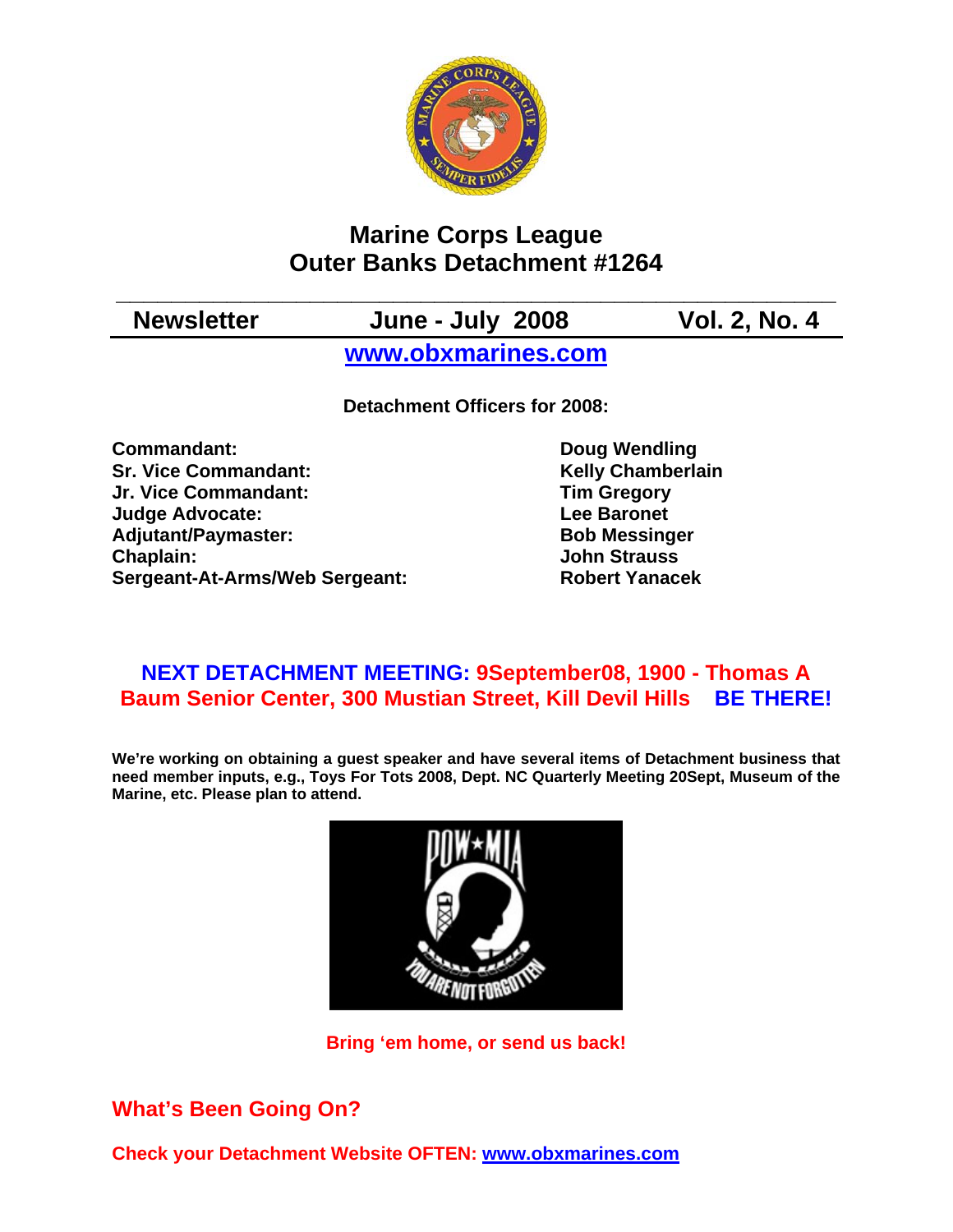**Department NC State Convention, Jacksonville, NC: 7Jun Detachment Commandant appointed District Vice Commandant - Eastern NC** 

**Detachment Awarded Department NC Meritorious Unit Citation: 11Jun "Taking Care of Our Own"** 

**Detachment 'Morning Chow' at The Currituck Club: 18Jun 14 members participated** 

**85th National Marine Corps League Convention, Orlando, FL: 10-16Aug** 

### **Did You Know?**

**There are over fifty Marine Corps League Detachments in North Carolina…The objective is to add twenty more over the next two years!** 

### **Message From The Commandant:**

#### **Fellow Marines,**

#### **Re: Recruiting…**

**Recruiting literature is available for all members. Pick some up at the next meeting and make it your objective to recruit one new member this year. Current membership is 32.** 

#### **Re: Department of NC Marine Corps League Quarterly Meeting**

**20 September, Rocky Mount, NC There will be a training meeting for all Detachment officers or those interested in becoming an officer. Members are encouraged to attend. Contact Doug if you're planning to attend so he can provide you with details.** 

**Re: Detachment Activities - Albemarle Detachment #1258, Edenton, NC** 

**Golf Tournament "Marines Helping Marines" 6 September, Chowan Golf and Country Club Contact: Commandant Paul Peterson, 252-482-5633** 



**Check your Detachment website often: www.obxmarines.com**

**Also, North Carolina and other MCL information is available at the Department NC website: www.ncmcleague.org**

**National Marine Corps League website: www.mcleague.com**